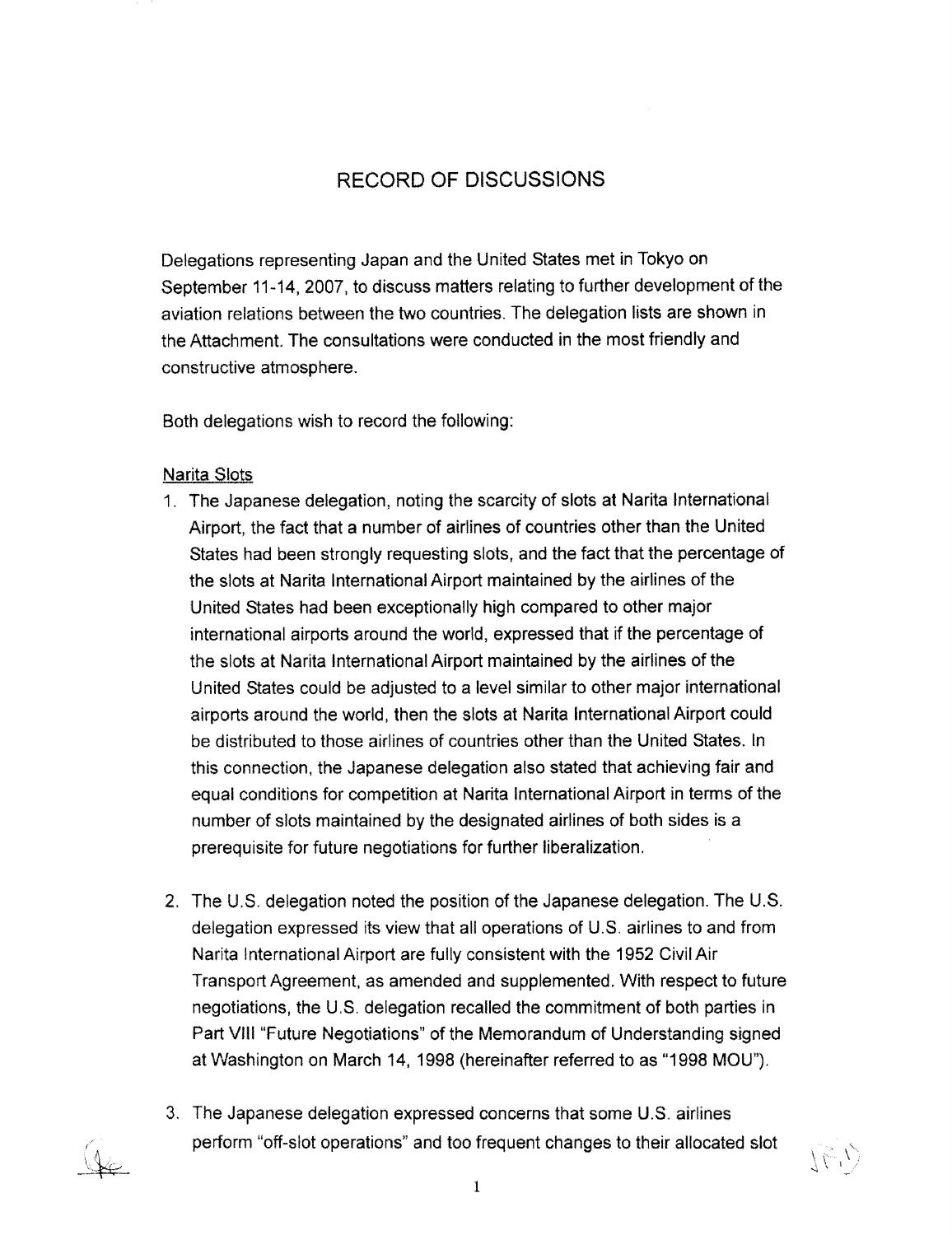times at Narita International Airport, some of which, in its view, might be seen as misuse of slots or abuse of the coordination system . The Japanese delegation also expressed that it hopes that these U.S. airlines would consider and respond, as appropriate, to these concerns on a voluntary basis, before any actions are considered by the slot coordinator in accordance with the IATA Worldwide Scheduling Guidelines (hereinafter referred to as "IATA WSG"). The U.S. delegation noted the concerns of the Japanese delegation and the data it provided and stated that it would convey them to U.S. airlines.

- 4. Both delegations endorse the principles for holding and returning slots in paragraph 6 .10.3 of the IATA WSG. Furthermore, both delegations intend to encourage their airlines to consider giving airlines of the other country the opportunity to use slots through codesharing arrangements, consistent with paragraph 6.10.5 of the IATA WSG. In this connection, the Japanese side welcomed that certain U.S. carriers returned the slots they no longer needed and that certain U.S. carriers gave the opportunity to Japanese carriers to use slots through codesharing arrangements .
- 5. Both delegations affirmed the principle that "the administration of the international airports will be conducted fairly, in accordance with IATA guidelines and existing administrative guidelines," and, in this connection, any new slots at Narita International Airport, including the slots expected to become available in 2010. will be allocated in accordance with this principle . The U.S. delegation does not expect that U.S. carriers will be allocated a percentage of the new slots greater than the percentage of slots currently allocated to U.S. carriers at the airport.

#### Additional rights for non-incumbent all-cargo airlines

6. The delegations intend to recommend to their governments the proposed amendments to the 1998 MOU that are set forth below. The amendments would enter into force following an exchange of diplomatic notes between the governments.

Part II B 1 (c) should be replaced with the following:

"(c) In addition to the four (4) points mentioned in paragraph (b), above, the airline designated pursuant to paragraph  $B 1$  (a), above, may operate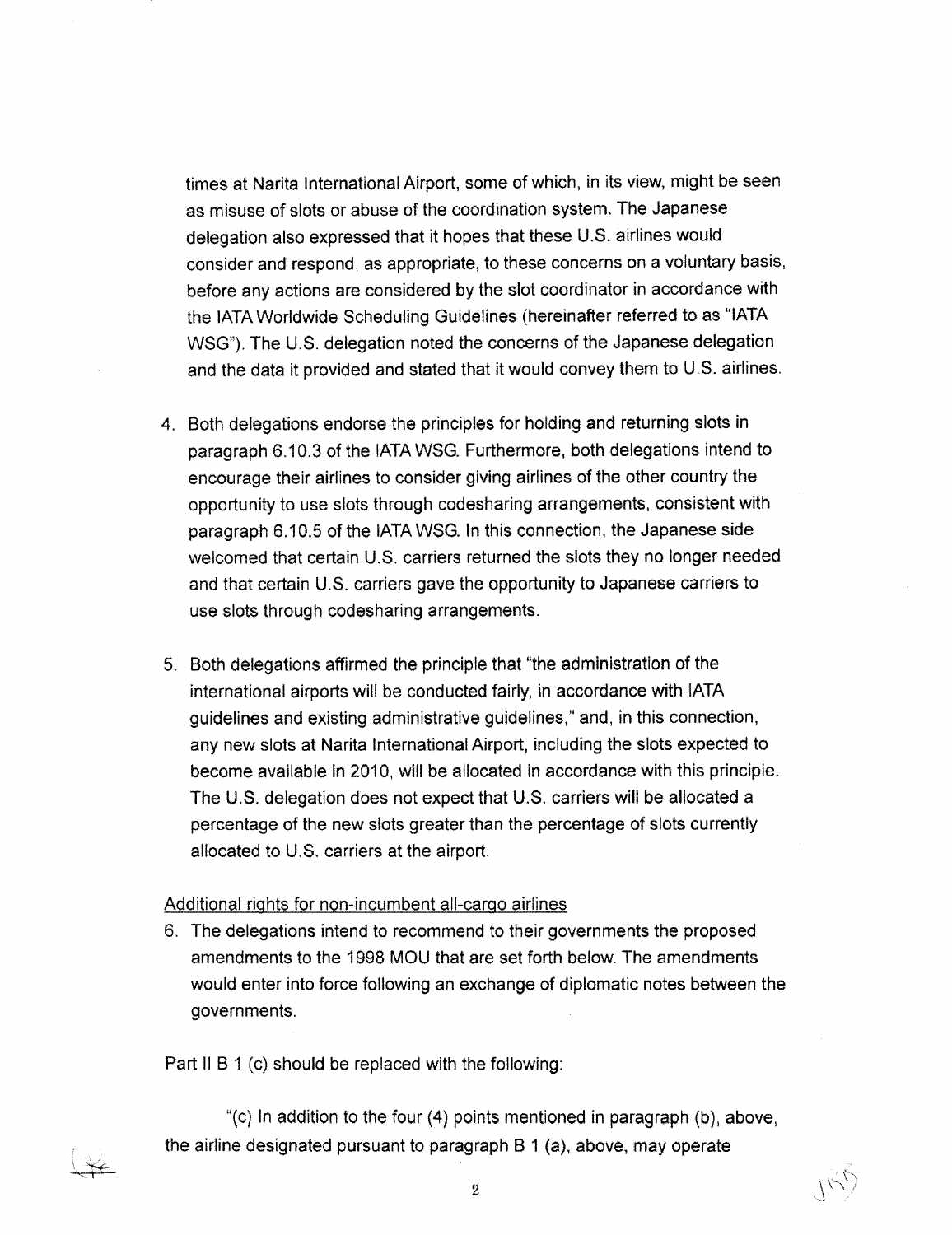all-cargo services to four (4) additional points in the United States . The four (4) additional points may be selected, or changed, on sixty (60) days notice by Japan to the United States ."

Part II B 1 (d) should be replaced with the following:

 

"(d) In addition to the frequencies referred to in paragraph B 1 (b), above, the airline designated pursuant to paragraph B 1 (a), above, may operate all-cargo services with eighteen (18) additional weekly frequencies . These eighteen (18) frequencies may be operated by the airline with full coterminalization to all eight (8) points in the United States mentioned in paragraphs  $B_1$  (b) and  $B_1$  (c), above."

Part II B 1 (f) should be replaced with the following:

"(f) In addition to the airline designated pursuant to paragraph  $B_1(a)$ , above, Japan may designate one (1) airline (hereinafter referred to as the "new entrant"), other than incumbent all-cargo airlines, to operate all-cargo services between any point or points in Japan, one (1) of the points in the United States to which the airline designated pursuant to paragraph B 1 (a), above, may operate, and one  $(1)$  beyond point. The new entrant may use up to six  $(6)$  of any weekly frequencies available to, but not used by the airline designated pursuant to paragraph B 1 (a), above, and an additional six (6) weekly frequencies . The point in the United States may be selected, or changed, on sixty (60) days notice by Japan to the United States ."

Part 11 B 2 (a) should be replaced with the following:

"(a) The non-incumbent all-cargo airline designated by the United States under the 1989 MOU may operate eighteen (18) weekly all-cargo frequencies, in the aggregate, including the frequencies authorized for the airline under the 1989 MOU, between any point or points in the United States, any three (3) points in Japan, and beyond each point in Japan to and from any two (2) points, with full traffic rights between all points on the routes . Such airline may coterminalize all the points in Japan to which it may operate ."

Part 11 B 2 (b) should be replaced with the following: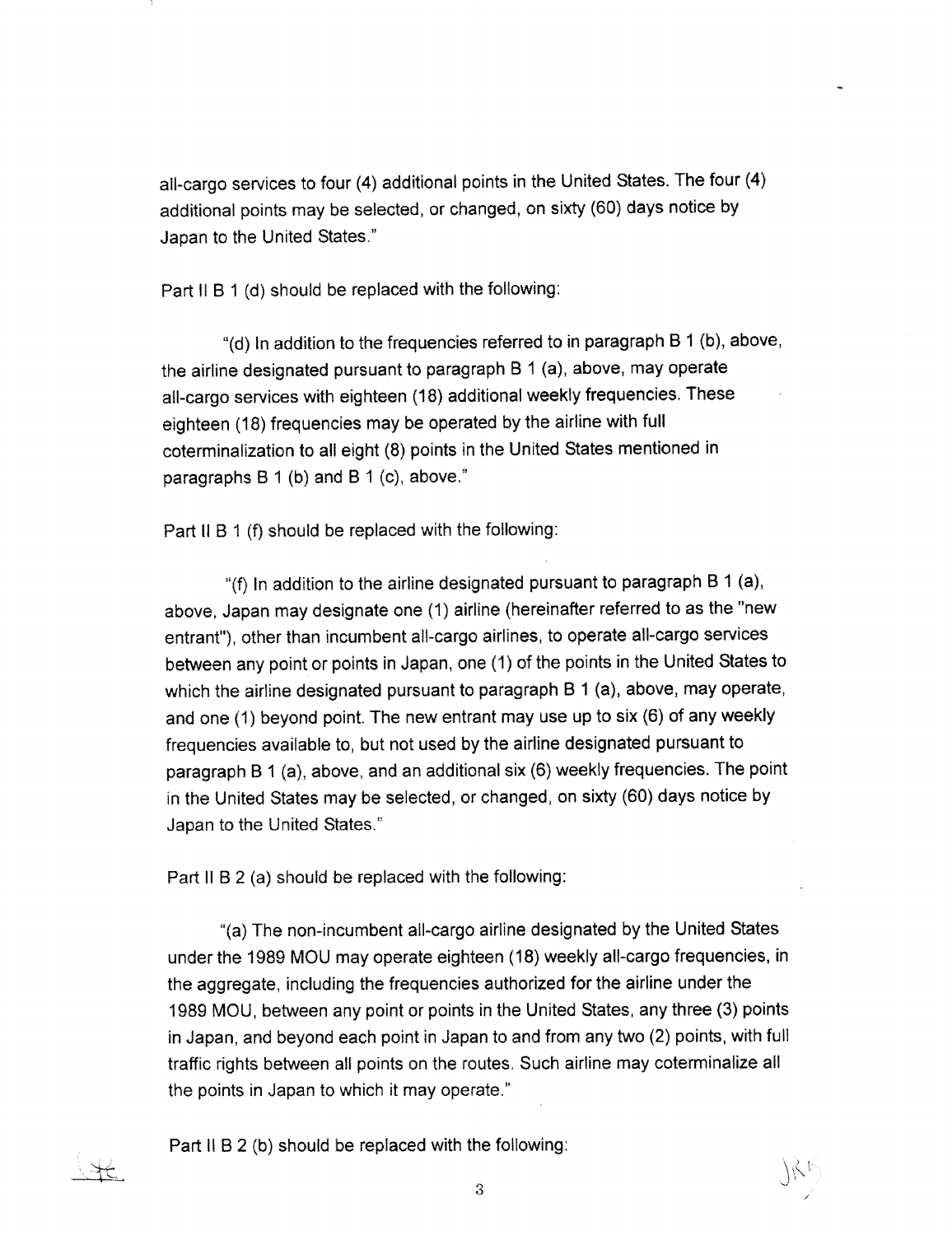"(b) These rights shall be subject to the limitation that no more than six (6) weekly frequencies may be operated on routings including Tokyo, no more than twelve (12) weekly frequencies may be operated on routings including Osaka and no more than twelve (12) weekly frequencies may be operated on routings including Nagoya,"

Part II B 2 (c) should be replaced with the following:

"(c) The United States may select the same or different beyond points for each of the three (3) points selected in Japan . The points selected by the United States in Japan and the beyond points may be changed on sixty (60) days notice by the United States to Japan ."

Part II B 2 (d) should be replaced with the following:

"(d) The United States may designate 14 one (1) airline that was not operating scheduled combination or all-cargo services between the United States and Japan as of the date of the signature of the 1996 MOU to operate all-cargo services with twelve (12) weekly frequencies, in the aggregate, between any point or points in the United States and any two (2) points in Japan, subject to the following conditions:

 $(i)$  The designated airline may not serve Beijing as a beyond point. No more than six (6) weekly frequencies may be operated to Shanghai in total as a beyond point,

(ii) No more than six (6) weekly frequencies may be operated on routings including Tokyo, and only one (1) beyond point, with full traffic rights, may be served on routings including Tokyo.

(iii) Two (2) beyond points with full traffic rights may be served on routings not including Tokyo . The second of these two beyond points may be served as of March 31, 2009, provided service to the second point in Japan and its first beyond point commences by May 31, 2008. If that service

 $\boldsymbol{4}$ 

<sup>14</sup> An airline designated under the 1996 MOU prior to the 1998 MOU need not be redesignated by the United States.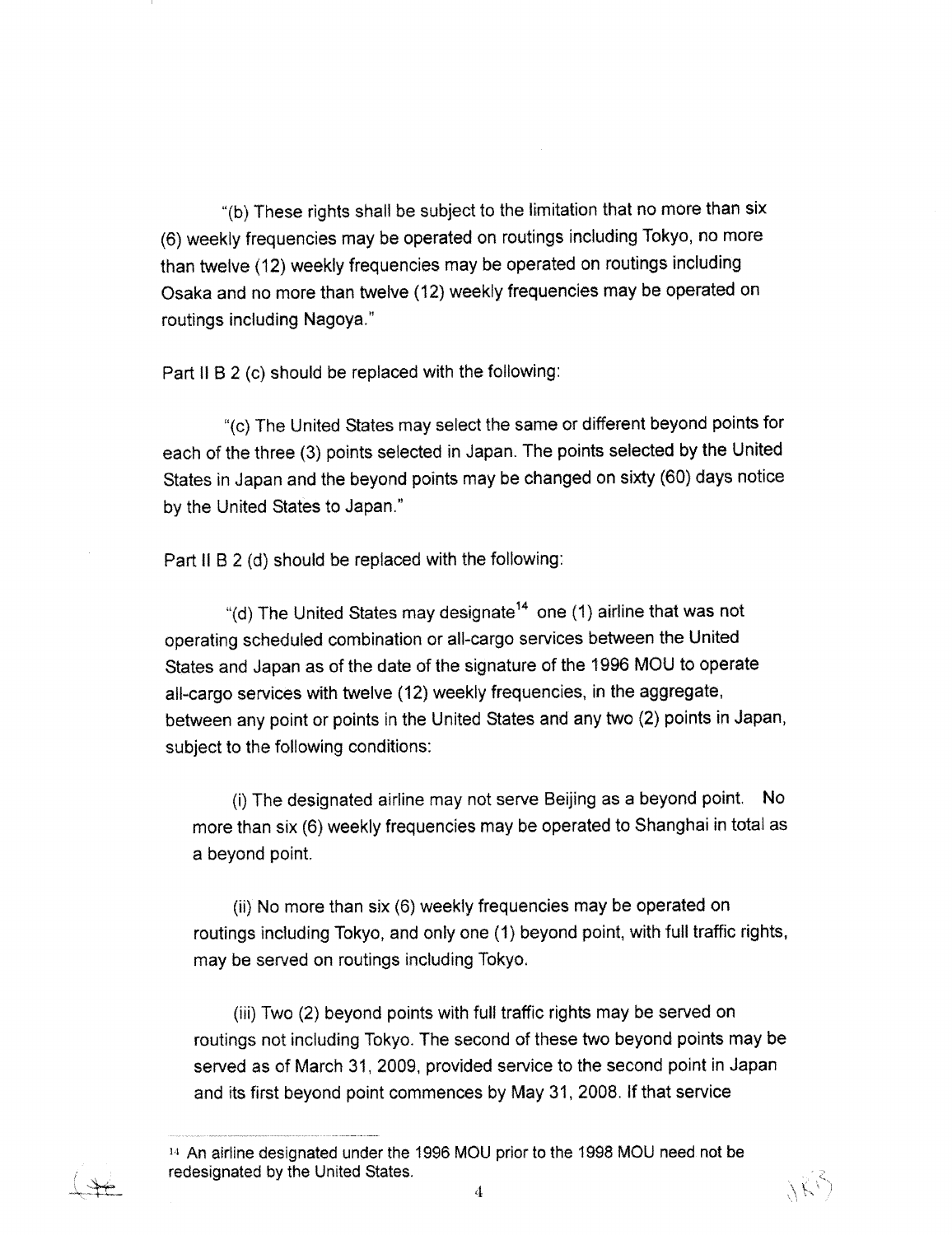commences after May 31, 2008, service to the second beyond point may not commence until one year after service to the second point in Japan and its first beyond point has commenced .

(iv) Such airline may coterminalize all the points in Japan to which it may operate. The United States may select the same or different beyond points for each of the two points selected in Japan and may change the points in Japan and the beyond points with sixty (60) days notice by the United States to Japan."

Part II B 4 (b) should be replaced with the following:

"(b) For purposes of all-cargo services to the beyond points referred to in paragraphs  $B$  1 (e),  $B$  2 (a) and  $B$  2 (d), above, the two beyond points may be served on a single flight or separate flights."

#### **Charter Services**

 

7 . The delegations intend to recommend to their governments the proposed amendments to the 1998 MOU that are set forth below. The amendments would enter into force following an exchange of diplomatic notes between the governments.

A new Part III B 3 and a new Part III B 4 should be inserted after Part III B 2 as follows:

° 3 . Effective January 1, 2008, ssuperseding subsection III B 2, above, airlines of each Party, in the aggregate, may operate an unlimited number of one-way charter flights per year between any point or points in the United States and any point or points in Japan, subject to the limitation that no more than four hundred (400) one-way charter flights may be operated to or from Tokyo by the airlines of each Party. Charter operations shall be subject to country-of-origin rules, except as provided in Section C, below,

4 . Effective January 1, 2009, superseding subsection III B 3, above, airlines of each Party, in the aggregate, may operate an unlimited number of one-way charter flights per year between any point or points in the United States and any point or points in Japan, subject to the limitation that no more than five

JRF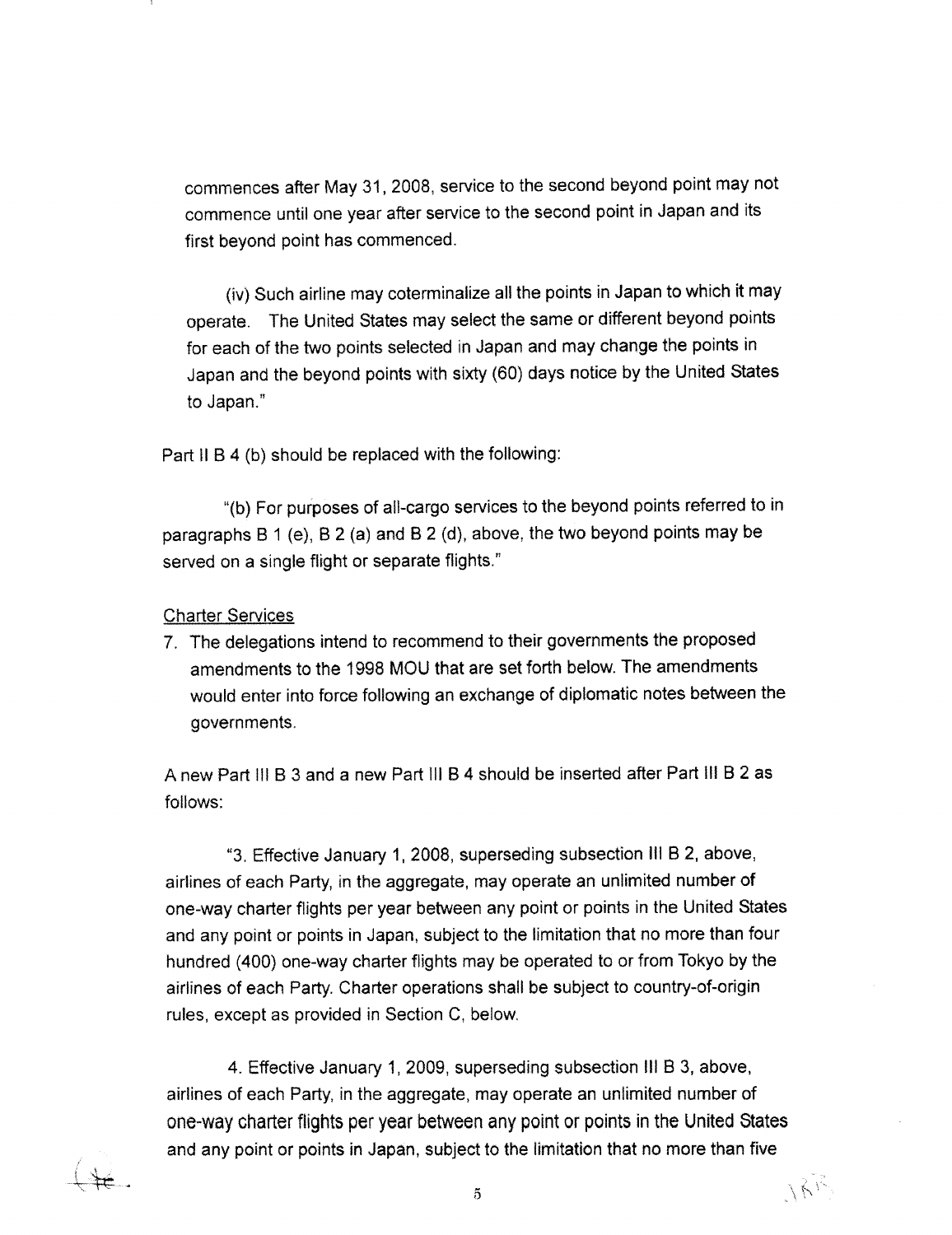hundred (500) one-way charter flights may be operated to or from Tokyo by the airlines of each Party, Charter operations shall be subject to country-of-origin rules, except as provided in Section C, below."

8. The delegations discussed the continued need for the expedited processing of charter applications . Both sides confirmed that when carriers of the other side file complete applications with necessary documentation for approval of charters between the two countries with at least two business days' notice, the aeronautical authorities of both countries intend to accept and process such applications in a timely manner, and that such authorities intend also to make every effort to process applications filed on less than two business days' notice. This confirmation on the part of the U.S. delegation was based on the understanding that Japanese aeronautical authorities would continue to afford similar treatment to U .S. carrier applications filed with Japan's aeronautical authorities to operate U .S .-Japan charters . This confirmation on the part of the Japanese delegation was based on the understanding that U .S aeronautical authorities would afford similar treatment to Japanese carrier applications filed with U.S. aeronautical authorities to operate U.S.-Japan charters .

#### Same Country Codesharing

 

 $\rightarrow$ 

9. The delegations intend to recommend to their governments the proposed amendments to the 1998 MOU that are set forth below. The amendments would enter into force following an exchange of diplomatic notes between the governments.

Part IV E should be replaced with the following:

"Codesharing between airlines of the same Party shall be subject to the following limitations, except that codeshare operations involving airlines of the same Party that also involve an airline or airlines of the other Party shall not be subject to any restriction in this Section (Limitations on Same Country Airline Codesharing), and shall not be counted against any limitation in this Section .

1. Any designated airline may enter into codeshare arrangements with any other airline of the same Party on behind-gateway services in the territory of the Party without limitation.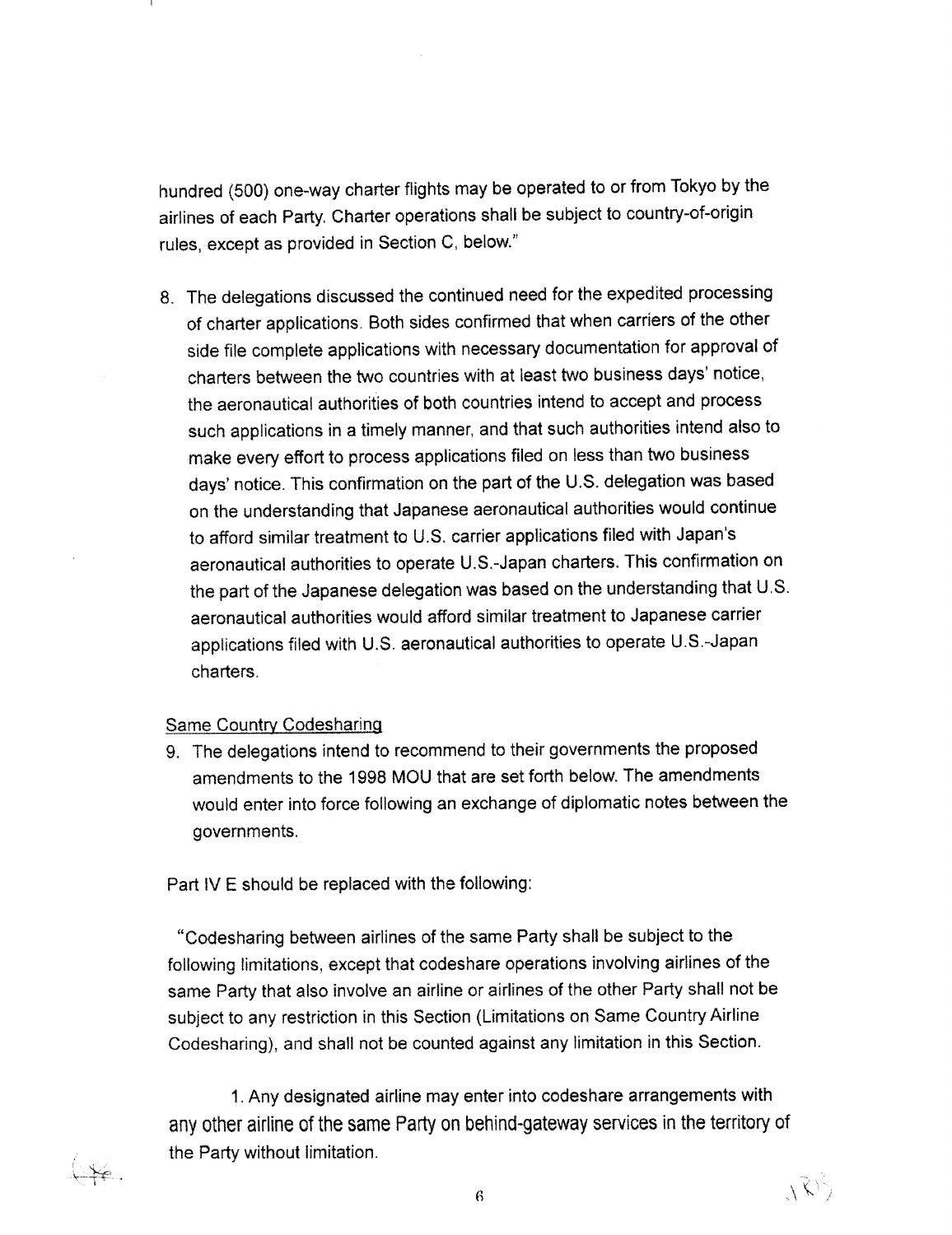2 . Designated airlines of each Party, in the aggregate, may operate up to one hundred twelve (112) weekly round-trip frequencies for all-cargo gateway-to-gateway services with other designated airlines of the same Party . These frequencies may be operated without limitation as to routes, operating airline, or number of marketing airlines . Airlines may make changes without limitation to the operated routes on which they place their codes.

 

ككتباب

3. Designated combination airlines of either Party not providing service between the mainland U .S . and Japan as of January 1, 1998, shall be considered, for the purpose of this Section, to be "Category A Airlines ." Designated combination airlines that were providing service between the mainland U .S . and Japan as of January 1, 1998, shall be considered, for the purpose of this Section, to be "Category B Airlines."16

4. No airline may enter into a codeshare arrangement for gateway-to-gateway combination services with an airline of the same Party, except that any designated airline may enter into codeshare arrangements for gateway-to-gateway combination services involving a Category B Airline of the same Party that does not maintain a codeshare arrangement with an incumbent airline of the other Party.

5, Notwithstanding the provisions of subsection 4, above, Japanese airlines that engaged in gateway-to-gateway combination codeshare arrangements with an airline of the same Party under the 1998 MOU prior to September 14, 2007, may continue to enter into such codeshare arrangements.

6. Airlines of each Party, in aggregate, may operate up to one hundred twelve (112) weekly round-trip frequencies under codeshare arrangements pursuant to subsections 4 and 5 of this Section. These frequencies may be operated without limitation as to routes, operating airline, or number of marketing airlines . Airlines may make changes without limitation to the operated routes on which they place their codes .

7. The number of weekly round-trip frequencies specified in subsection 6

 $^{16}$  For the United States, the Category B Airlines are United Airlines, Northwest Airlines, American Airlines, and Delta Airlines . For Japan, the Category B Airlines are Japan Airlines and All Nippon Airways.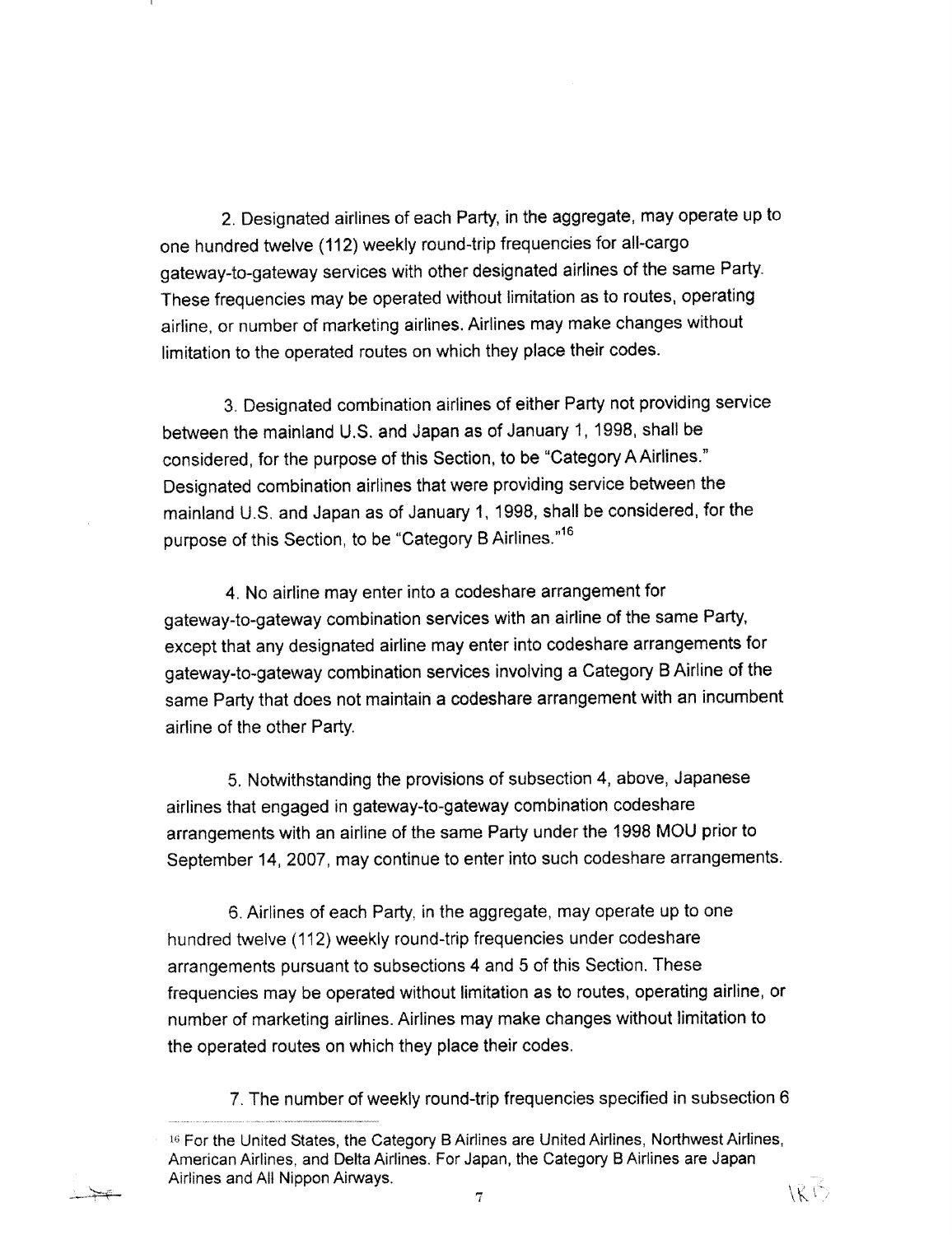of this Section shall be increased if a Category A Airline of the other Party engages in codesharing on flights carrying the codes of two or more airlines of the first Party engaged in codeshare arrangements pursuant to subsections 4 and 5 of this Section. The number of such additional frequencies shall be equal to the number of weekly round-trip frequencies on which the Category A Airline of the other Party codeshares on such flights, on any gateway-to-gateway segment.

8. Any designated combination airline of one Party may enter into a codeshare arrangement on beyond services on a blind-sector basis with an incumbent combination airline of the same Party that does not maintain a codeshare relationship with an incumbent combination airline of the other Party . The number of frequencies operated under such codeshare arrangements shall be no more than twenty-one (21) weekly round-trip frequencies, in the aggregate, for each Party, without regard to the number of marketing airlines. This number of frequencies shall be increased if a Category A Airline of the other Party enters into a codeshare arrangement with a designated airline of the first Party, by the number equal to the number of weekly round-trip frequencies on which the Category AAirline of the other Party codeshares with the designated airline of the first Party on any segment beyond the territory of either Party."

#### Tariffs

 $\pm$ 

- 10. Both delegations stated that it is the intention of their respective aeronautical authorities not take unilateral action to prevent the inauguration of proposed tariffs or the continuation of effective tariffs for one-way or round-trip air transportation originating in the territory of the other side .
- 11. The U.S. delegation informed the Japanese delegation that U.S. airlines desire that when U.S. airlines file tariffs for one-way and round-trip air transportation originating in Japan a few days before the effective date, the Japanese aeronautical authorities would process and respond to such filings in a timely manner. The Japanese delegation confirmed that in most of the cases, the Japanese aeronautical authorities had processed and responded to filings of tariffs by foreign airlines within a few days, and intend to continue to do so. The U.S. delegation confirmed that the U.S. aeronautical authorities intend to continue to provide Japanese airlines equivalent or better treatment with respect to their tariff filings.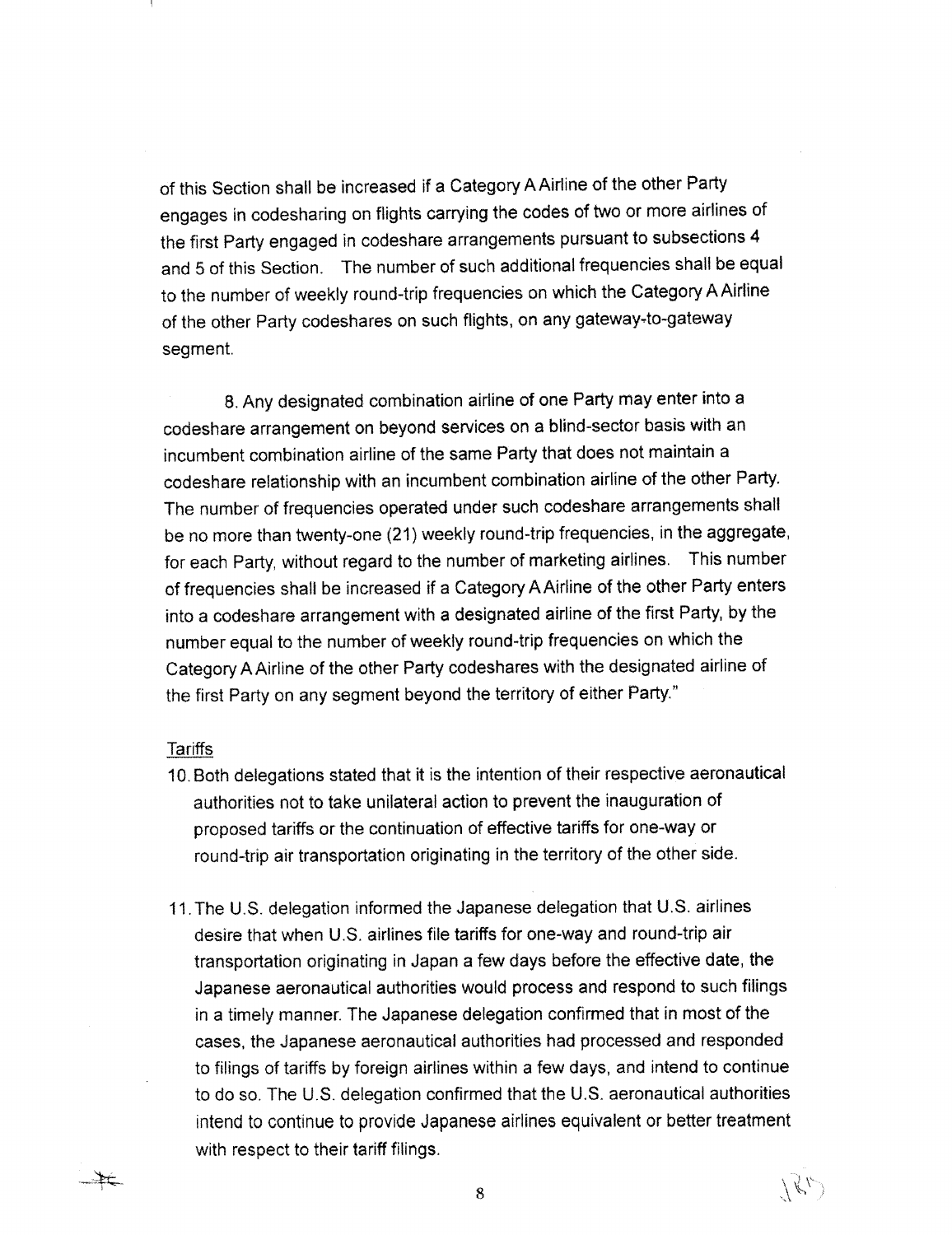#### Other matters

 

- 12. In response to a concern raised by the Japanese delegation, the U.S. delegation explained thak, under the current and longstanding interpretation of U.S. law, the carriage of U.S. Government imanced air transportation (Fig.  $\frac{1}{2}$ America traffic) by a U.S. carrier includes transportation sold under the code of a U.S. carrier pursuant to a codeshare arrangement, but carried on an aircraft operated by a foreign air carrier.
- 13. The U.S. delegation assured the Japanese delegation that the United States Government is working with Congress to obtain an exemption for foreign air carriers from the so-called "LUST tax" as soon as possible.
- 14 .VUth respect to the so-called "OSL tax," the U .S. delegation noted that this tax is imposed on refiners or distributors of oil and not on consumers, such as airlines. The U.S. delegation intends to inform the Japanese delegation of future developments.

#### Future talks

 $\pm$ 

15 . The delegations intend to hold the next round of consultations by the summer of 2008 to discuss various matters, including issues related to Haneda airport. In this connection, the Japanese delegation provided information on the current planning for the introduction of international scheduled services at Haneda airport upon completion of the fourth runway in 2010. The U.S. delegation stated that it fully expects the U .S . Government to accept scheduled services at Haneda airport under the civil air transport agreement, but only if there is a fair and equal opportunity for the airlines of both sides to operate .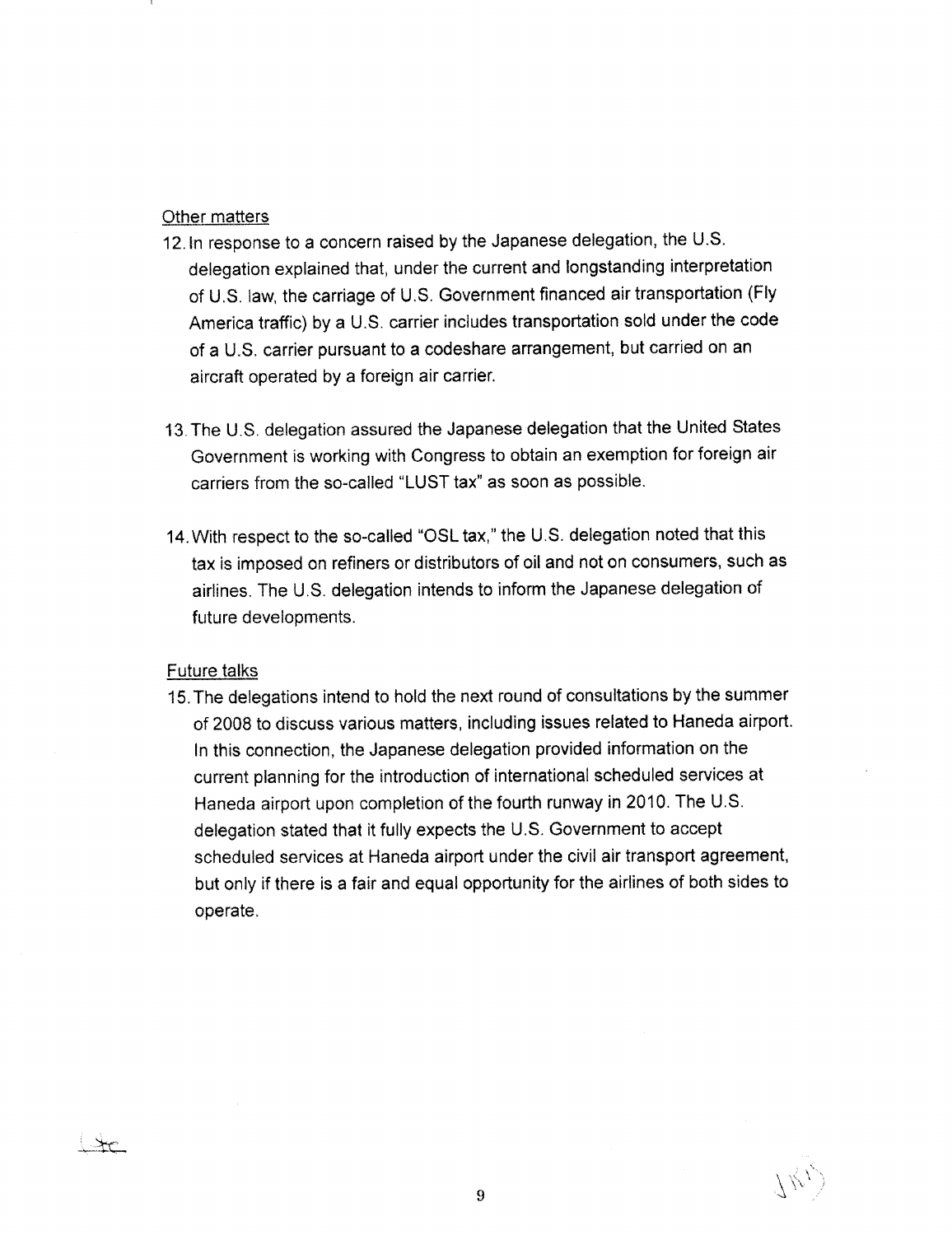Comity and Reciprocity

 

1O .The two delegations indicated that their aeronautical authorities intend to implement provisionally upon signature of this Record of Discussions on the basis of comity and reciprocity the proposed amendments to the 1998 MOU set forth in paragraphs 6, 7 and 9, above.

Signed in Tokyo on September 14, 2007.

For the Japanese Delegation

For the U.S. Delegation

 $\leq$  ohn  $\aleph, \aleph$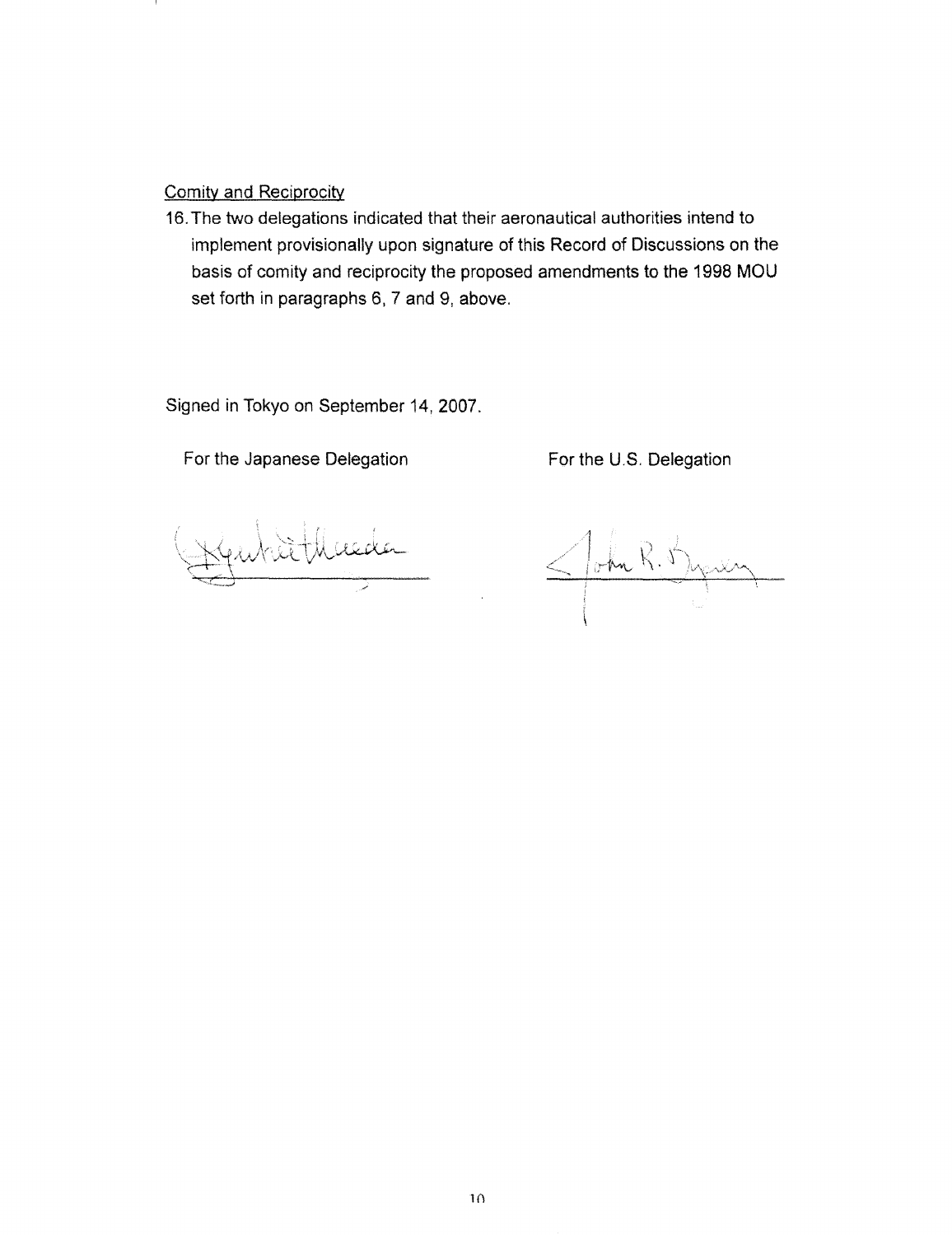## Japanese Delegation

 

 $\left(\frac{1}{2}x\right)$ 

| <b>Head of Delegation</b>        |                                                                                                                        |
|----------------------------------|------------------------------------------------------------------------------------------------------------------------|
| <b>Ryuhei MAEDA</b>              | Deputy Director-General,<br>Minister's Secretariat, Ministry of Land,                                                  |
|                                  | Infrastructure and Transport (MLIT)                                                                                    |
| <b>·Members</b>                  |                                                                                                                        |
| Hiroshi NARAHIRA                 | Director, International Air Transport Division,<br>Civil Aviation Bureau (CAB), MLIT                                   |
| Shigeru TAKANO                   | Senior Officer for Air Talks,<br>International Air Transport Division, CAB, MLIT                                       |
| <b>Toru TAKAHASHI</b>            | Deputy Director,<br>International Air Transport Division, CAB, MLIT                                                    |
| Takenori OKA                     | Chief of Planning Section,<br>International Air Transport Division, CAB, MLIT                                          |
| Junya ISHII                      | Deputy Director, First North America Division,<br>North American Affairs Bureau, Ministry of<br><b>Foreign Affairs</b> |
| -Interpreter                     |                                                                                                                        |
| Mitsuko SUMITA                   | SIMUL International                                                                                                    |
| <b>-Industry Representatives</b> |                                                                                                                        |
| <b>Tsutomu ANDO</b>              | Executive Officer & Vice President,<br>International Affairs, JAL                                                      |
| Junji TANAKA                     | Assistant Vice President, International Affairs,                                                                       |

JAL

 $\hat{\boldsymbol{\beta}}$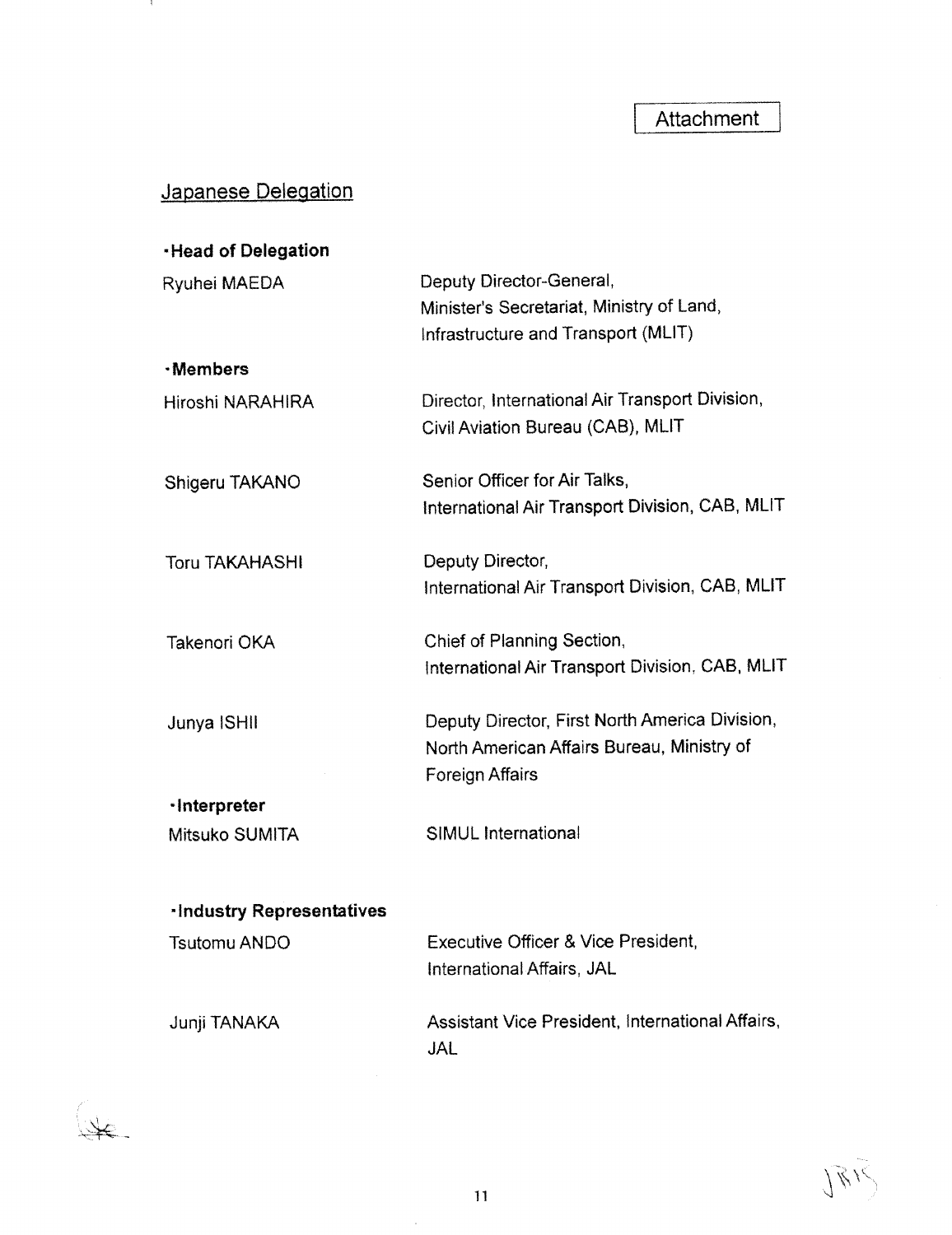| Yuki SAITO              | Assistant Manager, International Affairs, JAL                     |
|-------------------------|-------------------------------------------------------------------|
| <b>Toshiya TSURUMI</b>  | Vice President, Government Affairs,<br>The Americas, JAL          |
| Kazuyuki IWAKATA        | V.P., International & Regulatory Affairs, ANA                     |
| Kiyonori OGAWA          | Deputy Director, International & Regulatory<br>Affairs, ANA       |
| Toshiyuki URUSHIBARA    | Senior Manager, International & Regulatory<br>Affairs, ANA        |
| <b>Tadahiro UEMATSU</b> | Director, International & Government Affairs -<br>Washington, ANA |
| Yasutaka TSURUNO        | Senior Managing Director, NCA                                     |
| <b>Tetsu OGAWA</b>      | General Manager, International Affairs, NCA                       |
| Ryoko HASEGAWA          | Assistant Manager, International Affiars, NCA                     |

 

 $\frac{1}{2}$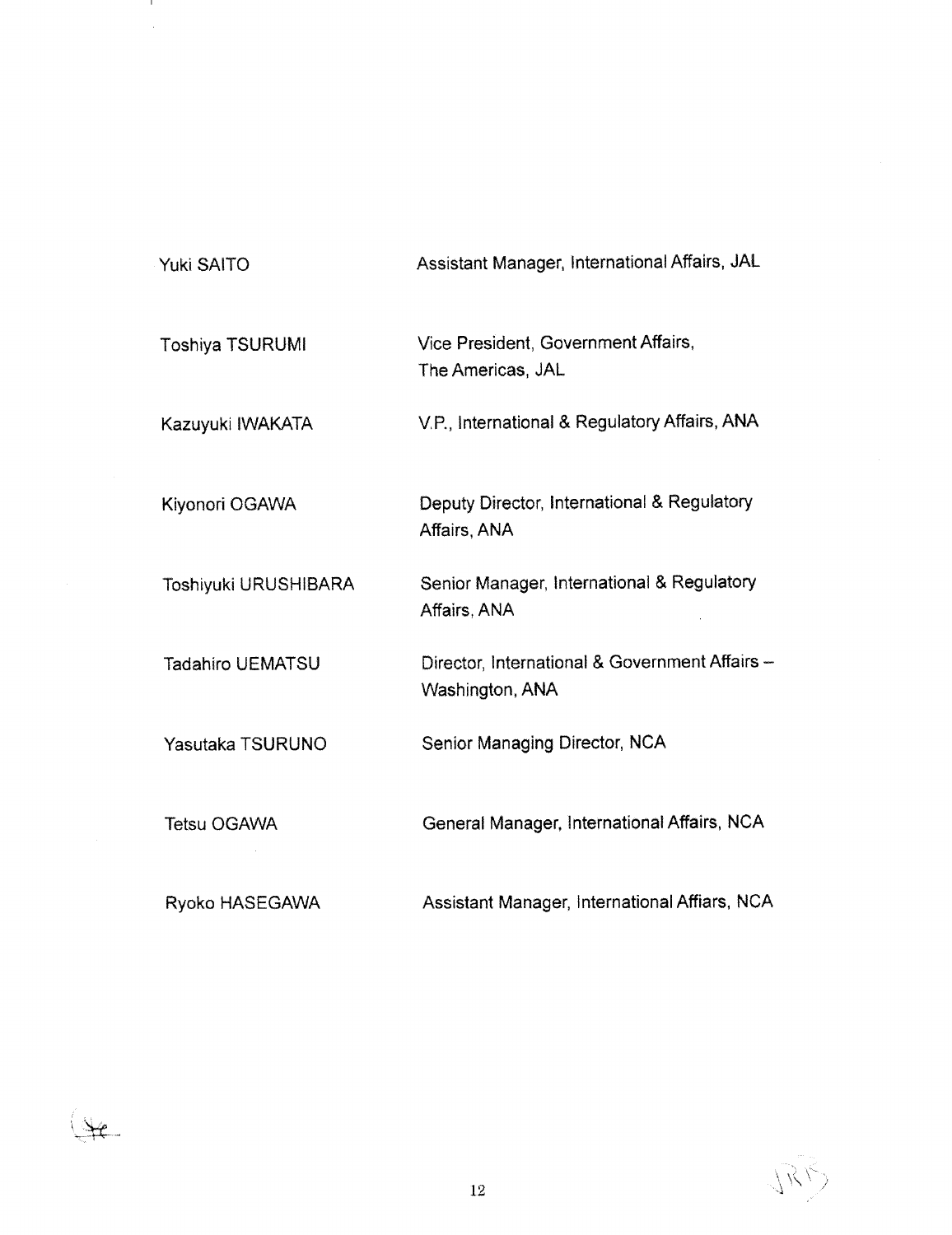# The U.S. Delegation

 $\label{eq:2.1} \frac{1}{\sqrt{2\pi}}\int_{0}^{\pi}\frac{1}{\sqrt{2\pi}}\,d\mu\,d\mu\,.$ 

 $4e$ 

| ∙Head of Delegation  |                                                                                                                                         |
|----------------------|-----------------------------------------------------------------------------------------------------------------------------------------|
| John R. Byerly       | Deputy Assistant Secretary for Transportation<br>Affairs, Bureau of Economic, Energy, and<br>Business Affairs, U.S. Department of State |
| <b>·Members</b>      |                                                                                                                                         |
| <b>Keith Glatz</b>   | Senior Aviation Negotiator,<br>Office of International Aviation,<br>U.S. Department of Transportation                                   |
| Naveen Rao           | Counselor to the Assistant Secretary for<br>Aviation and International Affairs,<br>U.S. Department of Transportation                    |
| Jennifer Thibodeau   | Senior Attorney, Office of International Law,<br>U.S. Department of Transportation                                                      |
| Kathleen Milton      | Attorney Adviser, Office of the Legal Adviser,<br>U.S. Department of State                                                              |
| Y. Viki Limaye-Davis | International Transportation / Commercial<br>Officer, Office of Aviation Negotiations,<br>U.S. Department of State                      |
| Daniel Lee           | International Trade Specialist, Office of Japan,<br>U.S. Department of Commerce                                                         |
| <b>Jeff Schorr</b>   | Field Representative for CNMI,<br>Office of Insular Affairs, Saipan,<br>U.S. Department of the Interior                                 |
| Nicholas Hill        | Deputy Economic Counselor,<br>U.S. Embassy, Tokyo                                                                                       |

JRR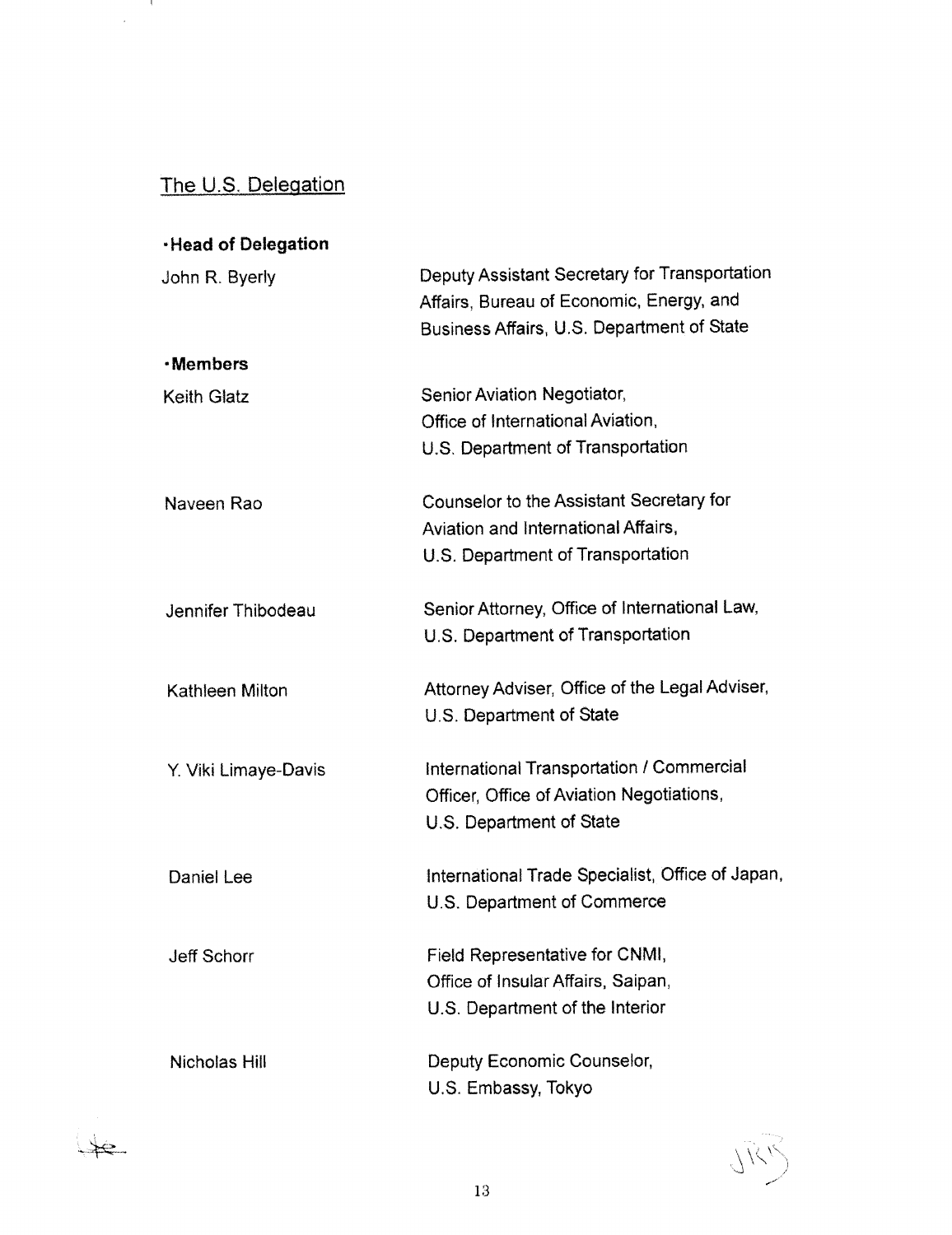| Joshua Handler          | Economic Officer, U.S. Embassy, Tokyo  |
|-------------------------|----------------------------------------|
| <b>Charlotte Crouch</b> | Economic Officer, U.S. Embassy, Tokyo  |
| Junko Nagahama          | Economic Assistant, U.S. Embassy Tokyo |

Economic Assistant, U.S. Embassy Tokyo

-interpreter Mikiyo Morioka

 

 

| <b>-Industry Representatives</b><br><b>Jess Torres</b> | <b>Guam International Airport Authority</b>                               |
|--------------------------------------------------------|---------------------------------------------------------------------------|
| <b>Martin Gerber</b>                                   | <b>Guam International Airport Authority</b>                               |
| <b>Marian Aldan-Pierce</b>                             | Commonwealth of the Northern Mariana<br><b>Islands Visitors Authority</b> |
| Cecilia Bethke                                         | <b>Air Transport Association</b>                                          |
| <b>Robert Wirick</b>                                   | <b>American Airlines</b>                                                  |
| <b>Charles Duncan</b>                                  | <b>Continental Airlines</b>                                               |
|                                                        |                                                                           |

7412

Sametta Barnett Delta Air Lines